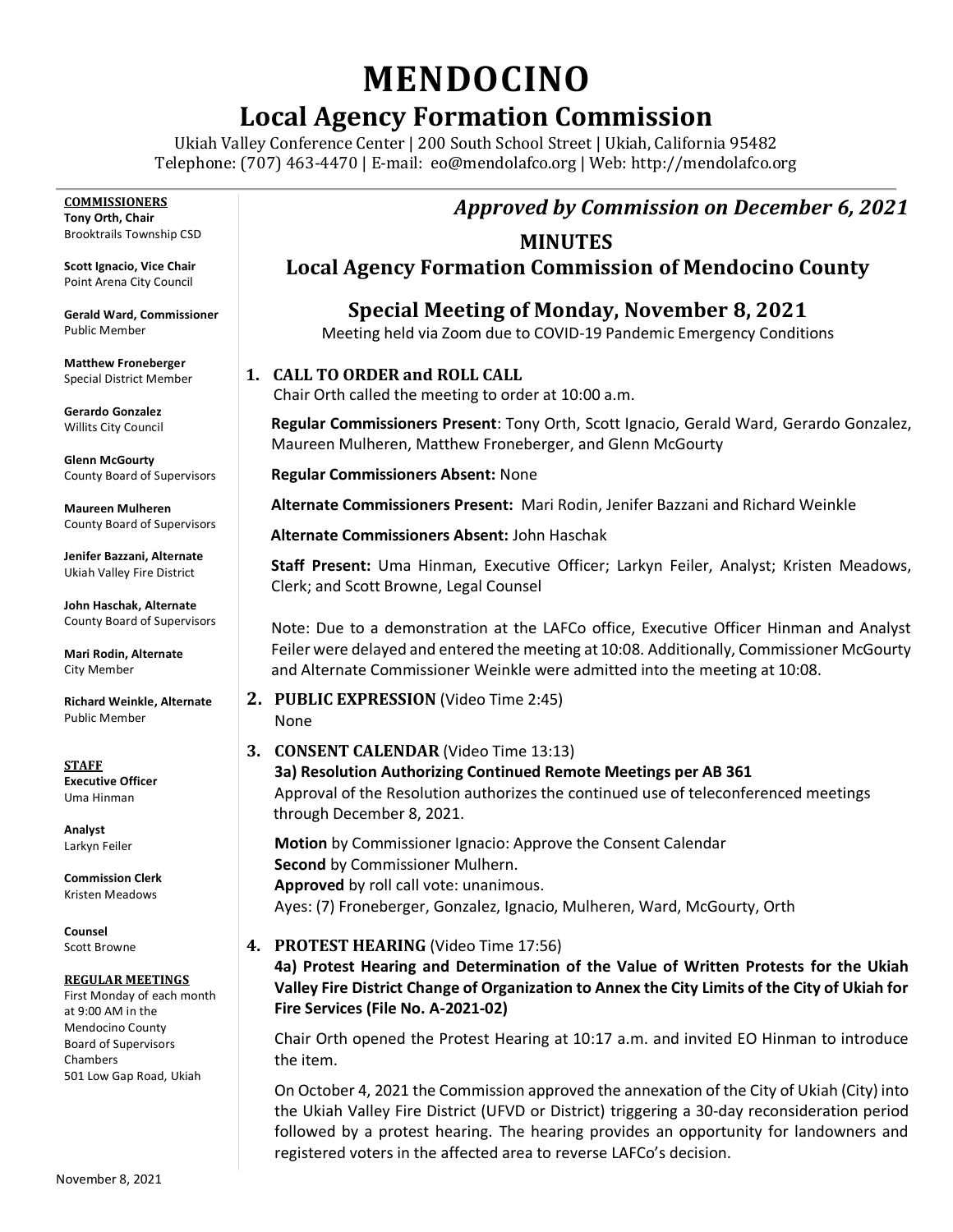The sole purpose of the hearing is to receive and count written protests and withdrawals. The number of protests received will determine whether the application is terminated, ordered with an election, or ordered without an election.

EO Hinman reviewed the protocols for public participation during the hearing and parameters for submitting or withdrawing a protest, and then invited Analyst Feiler to summarize the process.

Analyst Feiler detailed the steps taken by staff to notice the hearing with a minimum 21-day public notice requirement, which was completed by October 18, 2021.

She outlined the three steps of the protest hearing process:

- 1. Summarize Resolution 2021-22-03 approving the annexation pursuant to GOV §57050(b).
- 2. Receive Oral and Written Protests.
- 3. Determine the Value of Written Protests.

Analyst Feiler clarified that LAFCo staff will determine the value of written protests received and not withdrawn from landowners and registered voters in the City of Ukiah by the close of the Protest Hearing pursuant to GOV §57075, as briefly outlined below:

- 1. If written protest is less than 25%, the Commission approval stands.
- 2. If written protest is more than 25%, then a vote of the people follows.
- 3. If written protest exceeds 50%, then the annexation is terminated.

Analyst Feiler confirmed the protest denominators: with a total of 8,949 registered voters in the annexation area, the 25% threshold is 2,238 protestors. With a total of 4,986 landowners in the annexation area, the 25% threshold is 1,247 protestors with a land value of \$134 million.

#### **Chair Orth invited public comment at 10:28 a.m.**, with a 3-minute time limit each. (Video Time 29:18)

Leonard Winter, CEO of Medstar Ambulance of Mendocino County, expressed concern for the District's proposal to increase Emergency Medical Services (EMS) staffing and the potential impact to Medstar.

John Rarick expressed frustration over the public health guidelines that limit in-person meetings and accessibility to petition local government. He is opposed to a property tax increase, which he believes will indirectly affect renters, and questioned the reason for the increase, especially given the current hyper-inflation environment. He does not believe enough time was given for the public to review and digest the documents relevant to the annexation to make an informed decision.

Lea Bergem, Director of Administration for Medstar Ambulance of Mendocino County, added to Mr. Winter's comments expressing concern for the City of Ukiah's investigation into ambulance feasibility and the potential impact to the viability of MedStar, a non-profit organization that is not funded by tax dollars.

Chair Orth asked Legal Counsel Browne if it would be appropriate to continue the hearing to a later date to calculate the protest forms received during the hearing. Mr. Browne confirmed that the hearing can be continued, but in order to determine the value of protests received the hearing must be closed.

#### **Chair Orth closed the Protest Hearing at 10:44 a.m.** (Video time 45:41).

Staff requested a 15-minute break to assess the number of written protests received during the hearing and to determine if additional time would be needed to calculate the results.

Commissioner Froneberger asked if 15 minutes would be sufficient time to calculate the protests received, specifically the assessed property value.

Analyst Feiler confirmed that the threshold calculation involves both the total number of landowners and the total assessed property value and LAFCo staff had this data available.

Legal Counsel Browne added that if the number of written protests received is less than 25% of landowners there is no need to calculate the assessed property value.